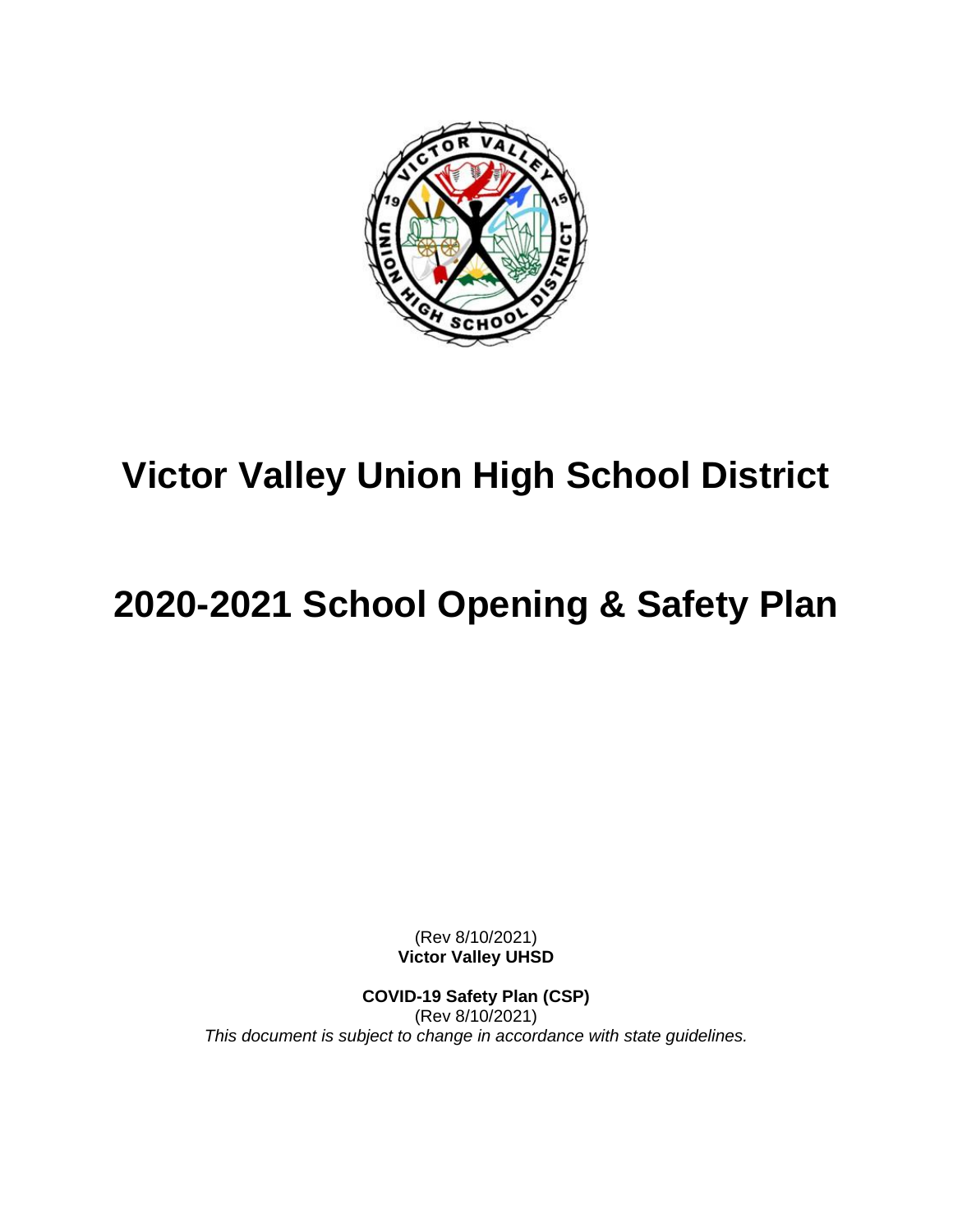#### **VICTOR VALLEY UNION HIGH SCHOOL DISTRICT 2020-2021**

School year 2021-2022 will open on August 9, 2021, with traditional regular day bell schedule.

#### **ONLINE INSTRUCTIONAL PROGRAM**

Current CDPH guidelines require local school districts to establish protocols for educating students who choose to not return to in-person instruction or refuse to follow the face-covering mandate. Based on that CDPH mandate, students who defy the face-covering mandate must be excluded from campus and provided an alternative education option which does not include a normal daily inperson school schedule. At VVUHSD, we offer Goodwill Independent Studies Program and the Victor Valley Virtual Academy as our alternative educational programs. In these two alternative settings, face coverings will be required for any indoor in-person interaction that is included as part of their unique programs. If you are interested in learning more about these programs, visit our website [www.vvuhsd.org](http://www.vvuhsd.org/) or contact Principal Kevan Loyd at (760) 955-3440.

#### **WHAT FAMILIES CAN EXPECT AS SCHOOLS REOPEN**

Victor Valley Union High School District continues its commitment to providing every student a high-quality education in a safe and supportive environment, with access to resources and support. The district will be closely monitoring the County of San Bernardino Public Health data and working in accordance with State Guidelines to evaluate the school closure guidelines. The District will follow the COVID-19 guidelines and orders issued by the Centers for Disease Control and Prevention ("CDC"), California Department of Public Health ("CDPH"), California Department of Education ("CDE"), and California Department of Industrial Relations Division of Occupational Safety and Health ("Cal-OSHA"), and keep families and staff updated.

The health and safety of the VVUHSD is of the utmost importance. When the 2020-2021 school year begins, on-campus school will look much different than previous years due to new health and safety measures. This plan to reopen schools is passed on current guidance from public health officials and state agencies that will likely be updated as the situation evolves.

It is important to note District plans must focus sharply on academic instruction to enhance student performance and address learning loss. At the same time, VVUHSD is committed to maintaining the extracurricular programs, clubs, and athletics which are paramount to the physical, mental, and social wellbeing of VVUHSD students.

#### **As students return, it will look different;**

**Screening at Home:** Families are recommended to take temperatures daily before going to school. Anyone with a fever of 100.4 F or higher should not go to a school site. Personal illness, quarantine, and COVID-19 illness or symptom-related absence will be excused.

Students and adults are recommended to self-screen for respiratory symptoms such as cough and shortness of breath prior to coming to school each day. Students and adults experiencing those symptoms should not attend school.

Staff members are required to self-screen and complete a daily temperature check prior to coming to work. If staff members are experiencing symptoms, they should stay home and contact Ramiro Rubalcaba, Asst. Supt., Human Resources for Certificated and management and DeShawn Dickinson, Director, Classified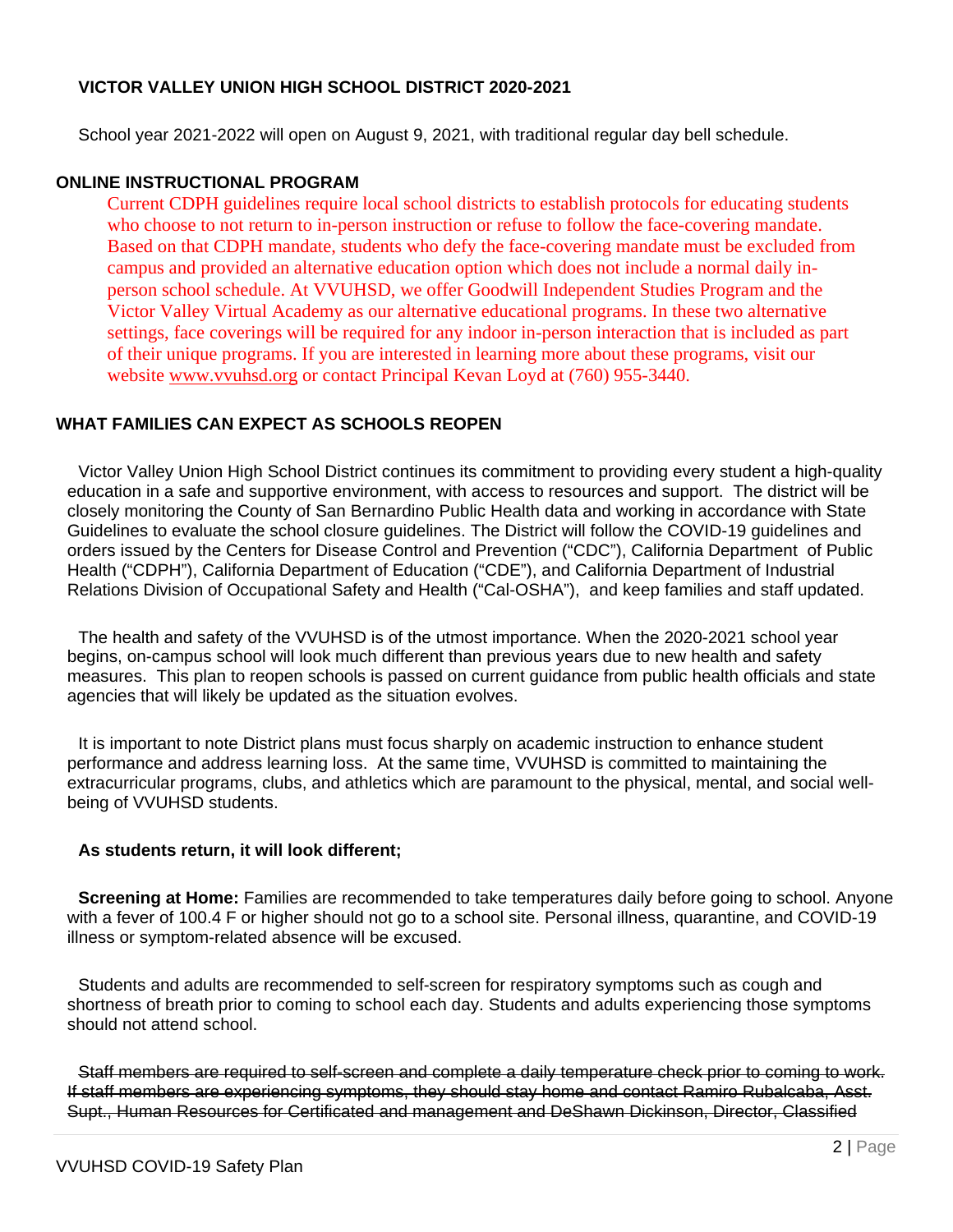#### Personnel for Classified staff.

#### **Symptom Screening:**

- Symptom screening will no longer be conducted as students, staff, and visitors enter our District facilities. The Center for Disease Control (CDC) and The
- California Department of Public Health (CDPH) guidance no longer requires school districts to symptom-screen students, visitors or staff when entering District facilities. [CDC](https://www.cdc.gov/coronavirus/2019-ncov/community/schools-childcare/k-12-guidance.html) [Guidance](https://www.cdc.gov/coronavirus/2019-ncov/community/schools-childcare/k-12-guidance.html) [CDPH Guidance.](https://www.cdph.ca.gov/Programs/CID/DCDC/Pages/COVID-19/K-12-Guidance-2021-22-School-Year.aspx) However, we do expect all students, visitors, and staff to monitor for symptoms on a daily basis and to be responsible by staying home if ill.

#### **VVUHSD Self-Screening Protocols**

The district requires all staff and students to be vigilant in daily self-assessing for possible symptoms of illness. If you are experiencing one or more of the following symptoms, please stay home from work/school until symptom free, without medication, for 24 hours and at least 10 days after symptoms first appeared. Staff/students must notify their school/employer of their absence due to illness.

- **● Persistent dry cough**
- **● Persistent shortness of breath**
- **● Fever of 100.4 degrees or higher (flushed, red cheeks, lethargic)**
- **● Overall body aches**
- **● Persistent red eyes (not from allergies or environment)**
- **● Any other significant cold-like/flu-like symptoms**

#### **VVUHSD Visual Screening Protocols**

The district requires that all staff be vigilant in observing possible symptoms of illness. If you see one or more of the following symptoms, send the individual (adult or child) to the health office for secondary screening.

- **● Persistent dry cough**
- **● Persistent shortness of breath**
- **● Fever of 100.4 degrees or higher (flushed, red cheeks, lethargic)**
- **● Overall body aches**
- **● Persistent red eyes (not from allergies or environment)**
- **● Any other significant cold-like/flu-like symptoms**

#### **VVUHSD Secondary Screening Protocols**

If an individual is referred to secondary screening, trained staff should take the following steps to determine the proper course of action:

- 1. Temperature check
- 2. Reassess symptoms
- 3. Review underlying health conditions and personal history
	- a. Ask about the duration of the symptoms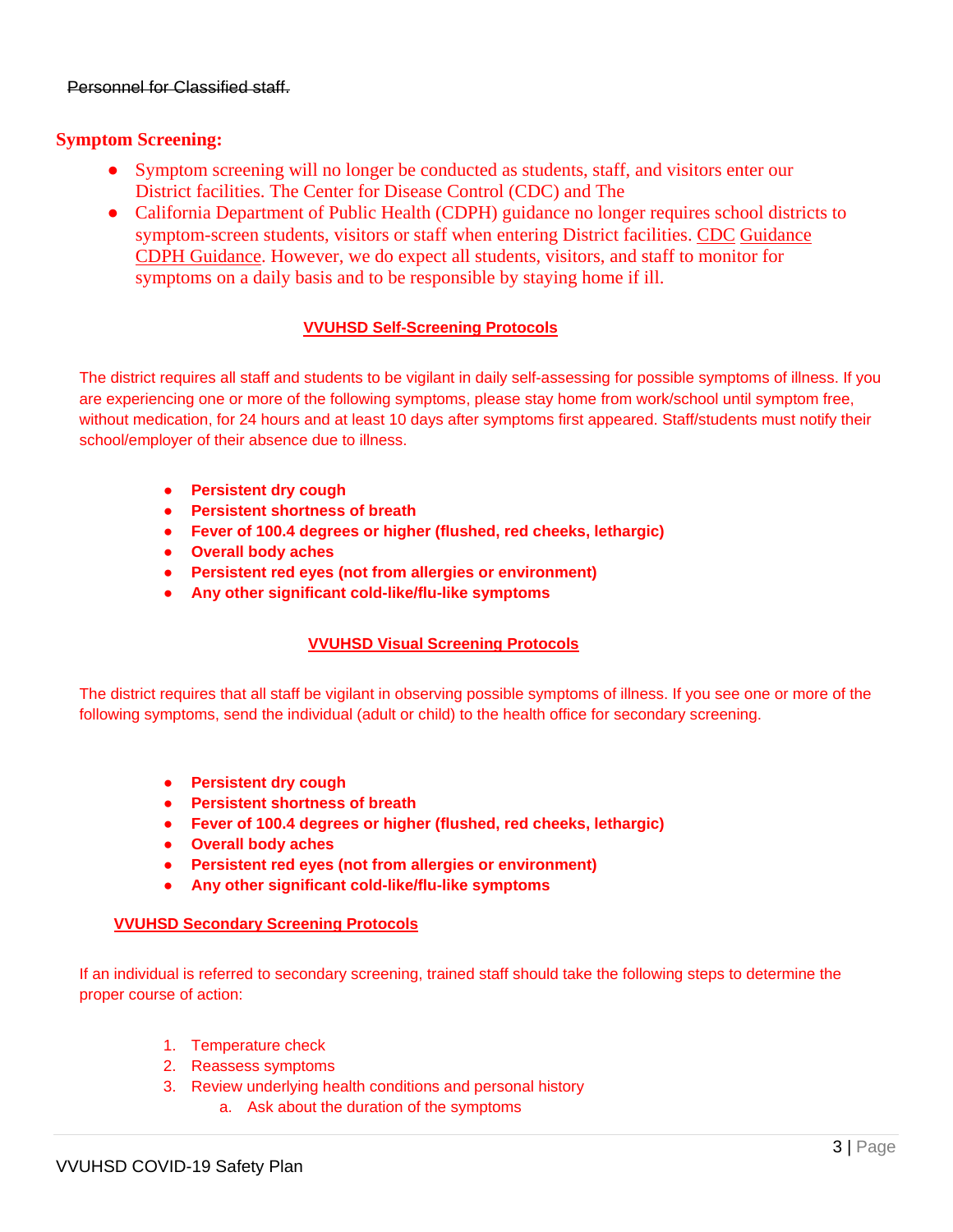b. Ask if anyone else in the household is showing symptoms, positive, or exposed

4. Determine plan of action based on screening

**Arriving at School:** Students and staff members will be required to wear masks/shields.

Parents and visitors will have limited access to the school campus.

School sites will designate routes for entry and exit in order to limit direct contact with others.

School sites will have signage throughout campus to remind students and staff about social distancing, hand washing, and spreading germs.

The District is committed to securing additional safety equipment including but not limited to: staff and student desk shields, touch-free thermometers, hands free hand sanitizer stands, and more.

### **Face Covering and Social Distancing:**

• The CDPH recently released guidance for all K-12 schools [\(CDPH Guidance\)](https://www.cdph.ca.gov/Programs/CID/DCDC/Pages/COVID-19/K-12-Guidance-2021-22-School-Year.aspx) in order to return to in-person instruction in a safe manner. **Under the legal authority of CDPH, this guidance mandates that all staff and all students wear face coverings in indoor settings when students are present and on school buses, regardless of vaccination status** (unless an individual meets the exemption criteria also outlined by CDPH in the guidance). If an individual has a documented exemption, they must submit documentation to the school or district Risk Management Office where they will be issued a non-restrictive alternative. Students may remove their mask when eating indoors in cafeterias or other settings. The use of face coverings is optional in outdoor settings for students and staff members regardless of vaccination status. As per CDPH Guidance on Face Coverings, "persons with a medical condition, mental health condition, or disability that prevents wearing a mask" as well as "persons who are hearing impaired" are exempt from mask requirements. Assessing for exemption due to a medical condition, mental health condition, disability that prevents wearing a mask, or hearing impairment is a medical determination and therefore must be made by a physician, nurse practitioner, or other licensed medical professional practicing under the license of a physician. Self-attestation and parental attestation for mask exemptions due to the aforementioned conditions do not constitute medical determinations.

An employee may continue to wear a face covering at their worksite for any reason. Retaliation against or discourteous treatment towards employees based on face coverings or vaccination status is prohibited and should be reported immediately to the site/department administration or the Human Resources Department.

Pursuant to Cal-Osha Guidelines, employees and members of the public who have been fully vaccinated are no longer required to wear face coverings indoors or practice social distancing when students are not present. Signs regarding Visitor Self-Attestation of vaccination status will be placed in all District Offices.

VVUHSD will be required to provide, upon request, by any employee, an approved *respirator* (such as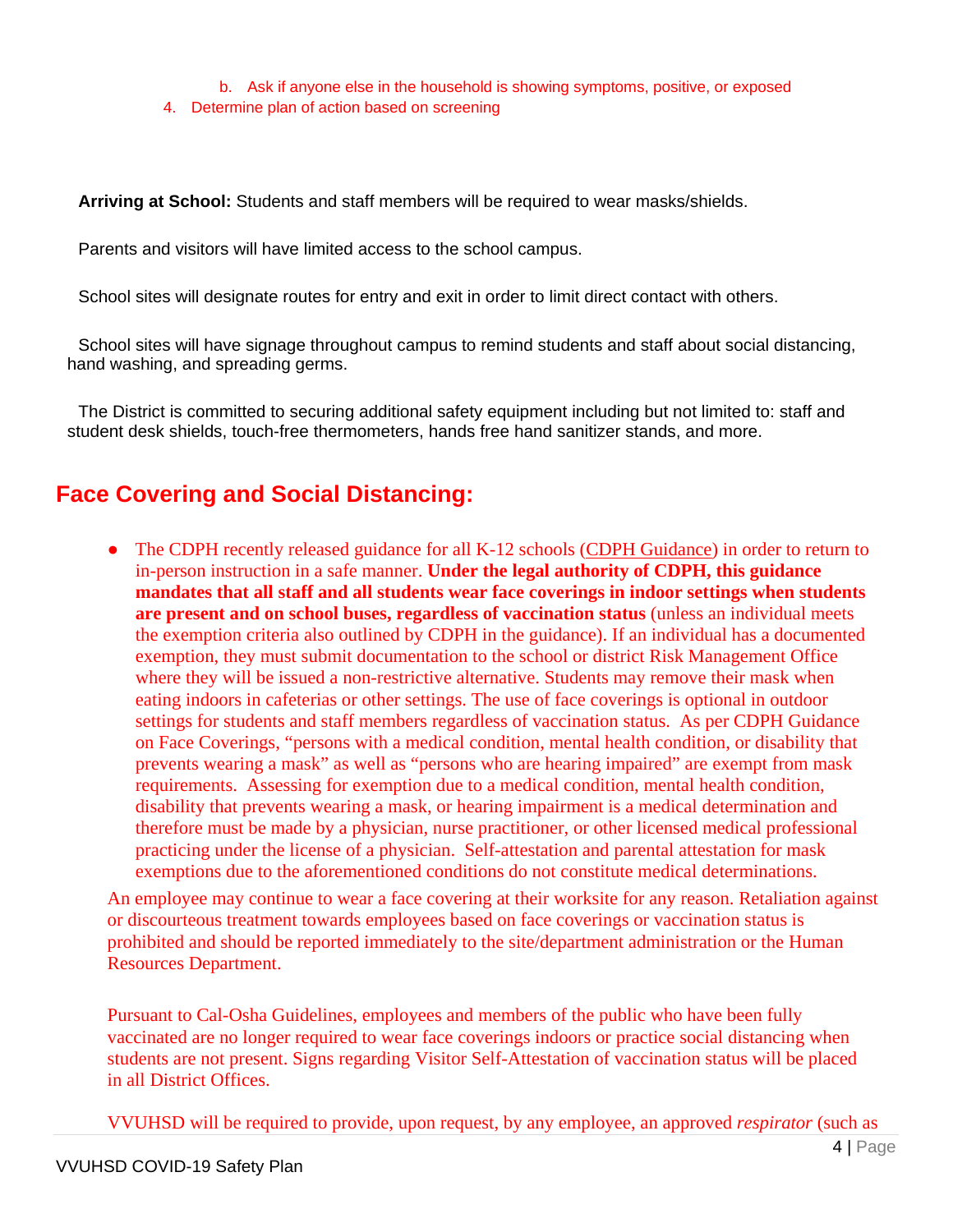an N95 mask), if the employee is working indoors or in a vehicle with others. The employee will be provided appropriate training and education.

Schools should develop protocols to provide a face covering to students who inadvertently fail to bring a face covering to school to prevent unnecessary exclusions. The California Office of Emergency Services has distributed appropriate face coverings for each school throughout the state to local county offices of education.

Current CDPH guidelines require local school districts to establish protocols for educating students who choose to not return to in-person instruction or refuse to follow the face-covering mandate. Based on that CDPH mandate, students who defy the face-covering mandate must be excluded from campus and provided an alternative education option which does not include a normal daily in-person school schedule. At VVUHSD, we offer Goodwill Independent Studies Program and the Victor Valley Virtual Academy as our alternative educational programs. In these two alternative settings, face coverings will be required for any indoor in-person interaction that is included as part of their unique programs. If you are interested in learning more about these programs, visit our website [www.vvuhsd.org](http://www.vvuhsd.org/) or contact Principal Kevan Loyd at (760) 955-3440.

Also, please be advised that students are not required to have the COVID-19 vaccination in order to attend school. There is no process in place to require students to reveal if they have been vaccinated or not. The decision for a student to receive the vaccine is solely a parental decision.

Testing will continue to be offered at no cost to students and staff who would like to be tested at each school site, transportation, and the district office. The process has shifted from a self-administered oral swab to a self-administered non-invasive nasal-swab.

### **What if a student arrives at school without a face covering, and refuses to wear one provided by the LEA?**

Disposable paper masks are thinner and may be less effective, but may still be used as a face covering to meet the requirement.

#### **FACE COVERINGS & PPE**

In accordance with the California Department of Public Health's (CDPH) Guidance for Face Coverings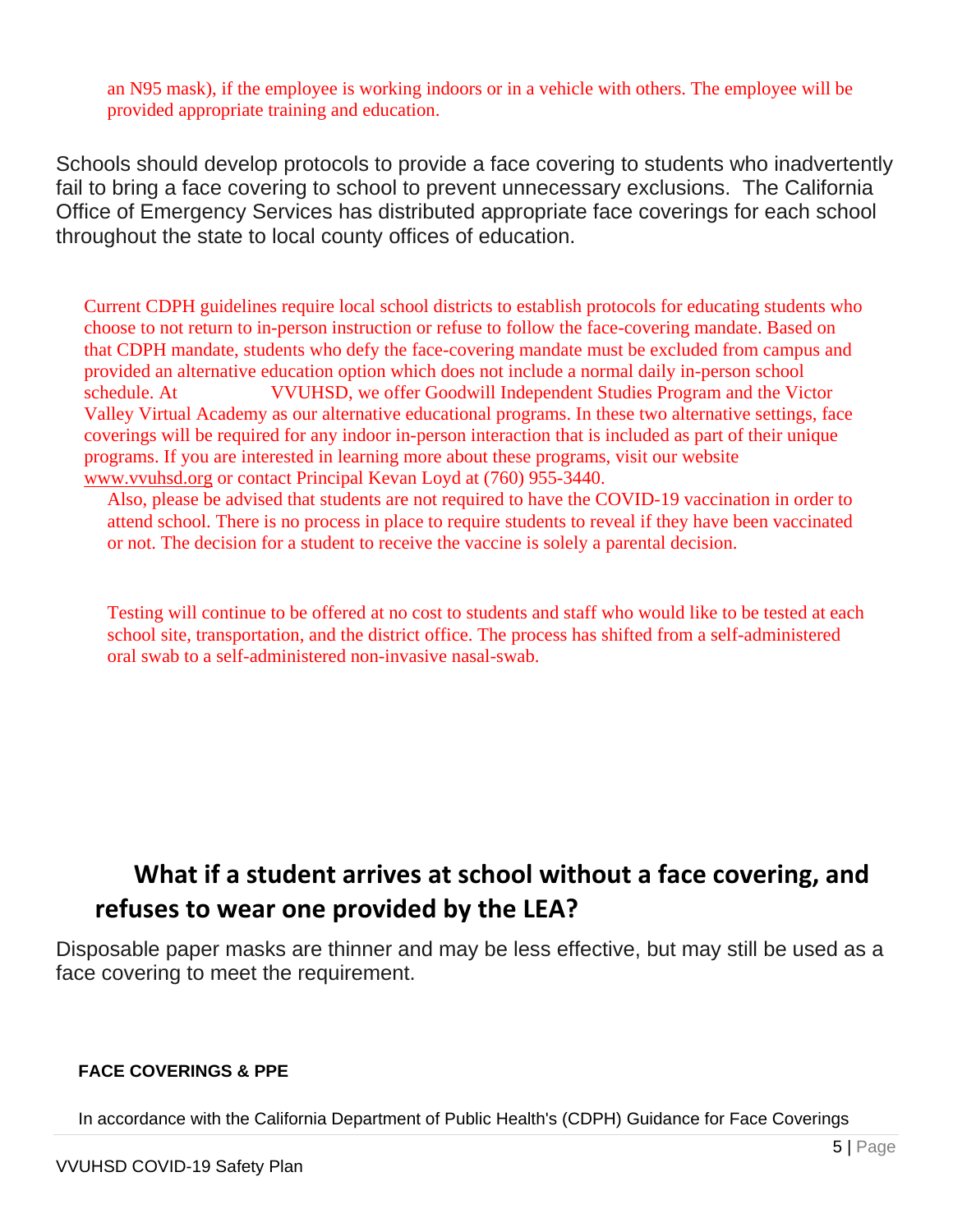- o CDPH guidance requires all children in 3rd grade or later to wear masks.
- o While in the classroom
- o While waiting to enter campus
- o While waiting on school grounds (Except with eating or drinking)
- o While leaving school
- o While on the bus

If a student refuses, the student must be excluded from on-campus instruction, unless they are exempt, until they are willing to wear a face covering. Students excluded on this basis should be offered other educational opportunities through distance learning**.**

\*Staff shall determine when face coverings can be removed.

Personal Protective Equipment (PPE) will be provided to staff and students. Students and staff will be provided with reusable cloth face masks. Teachers and identified staff members each will receive a reusable face shield. Workers or other persons handling or serving food must use gloves in addition to face coverings.

Gloves are not recommended for use by students or staff, with the exception of those conducting cleaning, first aid, or food service.

#### **OTHER SAFETY CONSIDERATIONS**

- Staff members will complete mandated COVID-19 online training, Coronavirus 101-What You Need to Know via Target Solutions online portal.
- Campuses will follow guidelines developed by CDPH for cleaning, disinfection, and ventilation of school campuses.
- Common touch surfaces will be cleaned regularly (counter tops, door handles, restrooms, student desks, student chairs, etc.)
- Physical barriers will be installed in front office areas where face-to-face interaction with the public occurs. Acrylic and glass shields are in installed in common areas.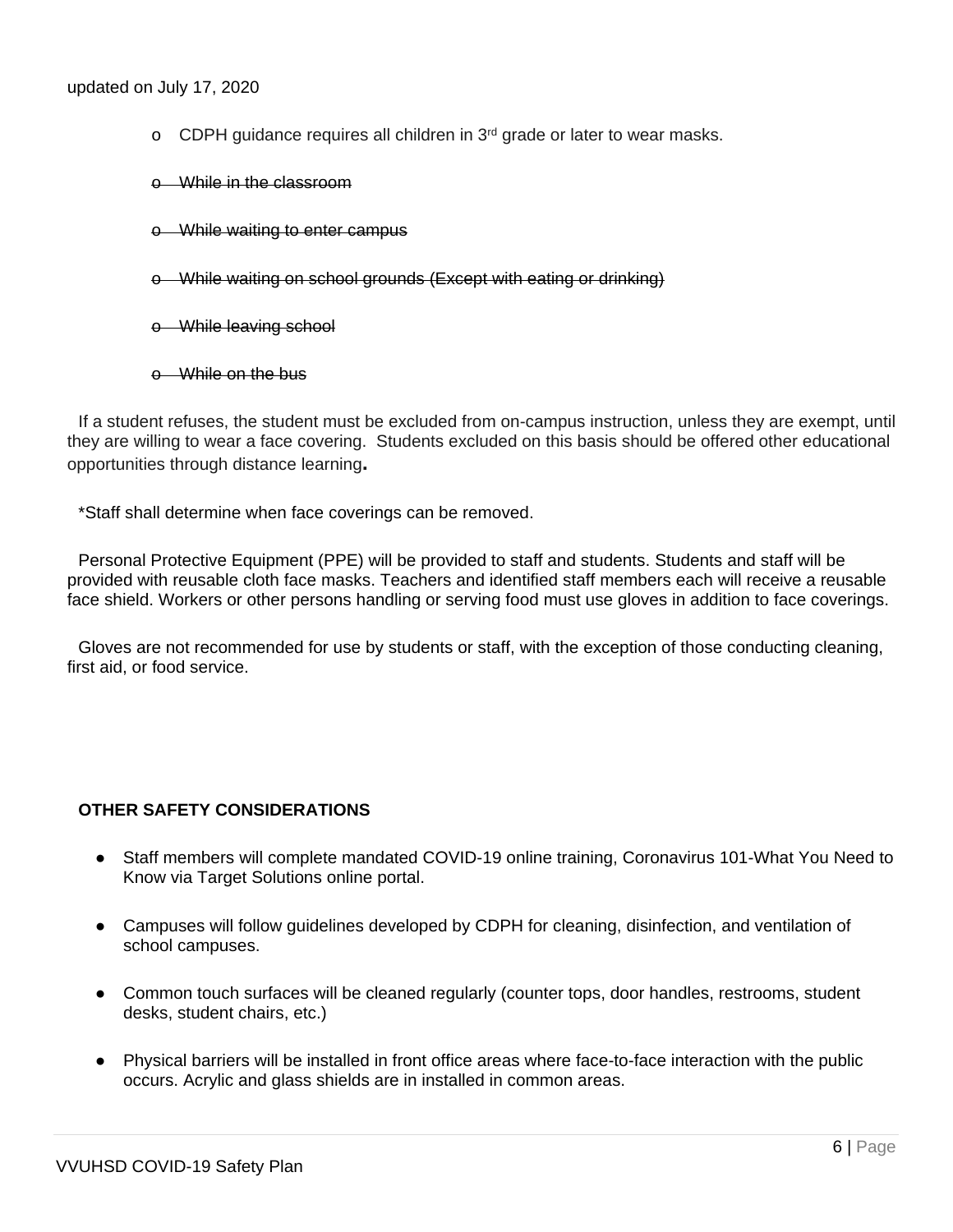- Staff and students will be expected to wash/sanitize their hands regularly.
- Every classroom and employee work area will be provided hand sanitizer to use. Hand sanitizer stands are placed around the campus as well as in every teacher classroom.
- Schools will limit sharing of supplies between students to the extent possible and encourage students to take home personal items for cleaning daily.
- Signage will promote healthy hygiene practices and reminders to stay home when ill.
- Students will be encouraged to bring refillable water bottles to the water filling stations.
	- Workplace safety and health regulations in California require employers to take steps to protect workers exposed to infectious diseases like COVID-19. [Cal-Osha Guidelines](https://www.dir.ca.gov/dosh/coronavirus/) require school districts to document information related to employee vaccination status. The district will take the necessary measures required by law to safeguard employee personal information.
	- All VVUHSD employees received an email to complete the VVUHSD self-attestation form regarding vaccination status no later than Monday, August 09, 2021 by 4:30 p.m. Any employee that does not complete the VVUHSD self-attestation form will be treated as an unvaccinated person and required to wear a face covering indoors.
	- The district has partnered with the San Bernardino Department of Public Health (SBDPH) to offer the Covid-19 vaccination for those who are eligible and choose to be vaccinated at Adelanto High School, Lakeview Leadership Academy and Victor Valley High School. The district will continue to work with SBDPH to offer the Covid-9 vaccination and other services to the community.
	- Also, please be advised that students are not required to have the COVID-19 vaccination in order to attend school. There is no process in place to require students to reveal if they have been vaccinated or not. The decision for a student to receive the vaccine is solely a parental decision.

#### **HEALTH AND SAFETY**

The safety of employees and students is VVUHSD's first priority. Upon reopening, schools have been completely cleaned and disinfected, and VVUHSD will continue to adhere to all necessary safety precautions. In addition to the deep clean of the office and school before employees and students return, the cleaning steps outlined below will be implemented on a routine basis to disinfect:

- High traffic areas on all campuses will be thoroughly cleaned regularly.
- Clean and disinfect frequently touched surfaces on campuses such as doorknobs throughout the school and workday.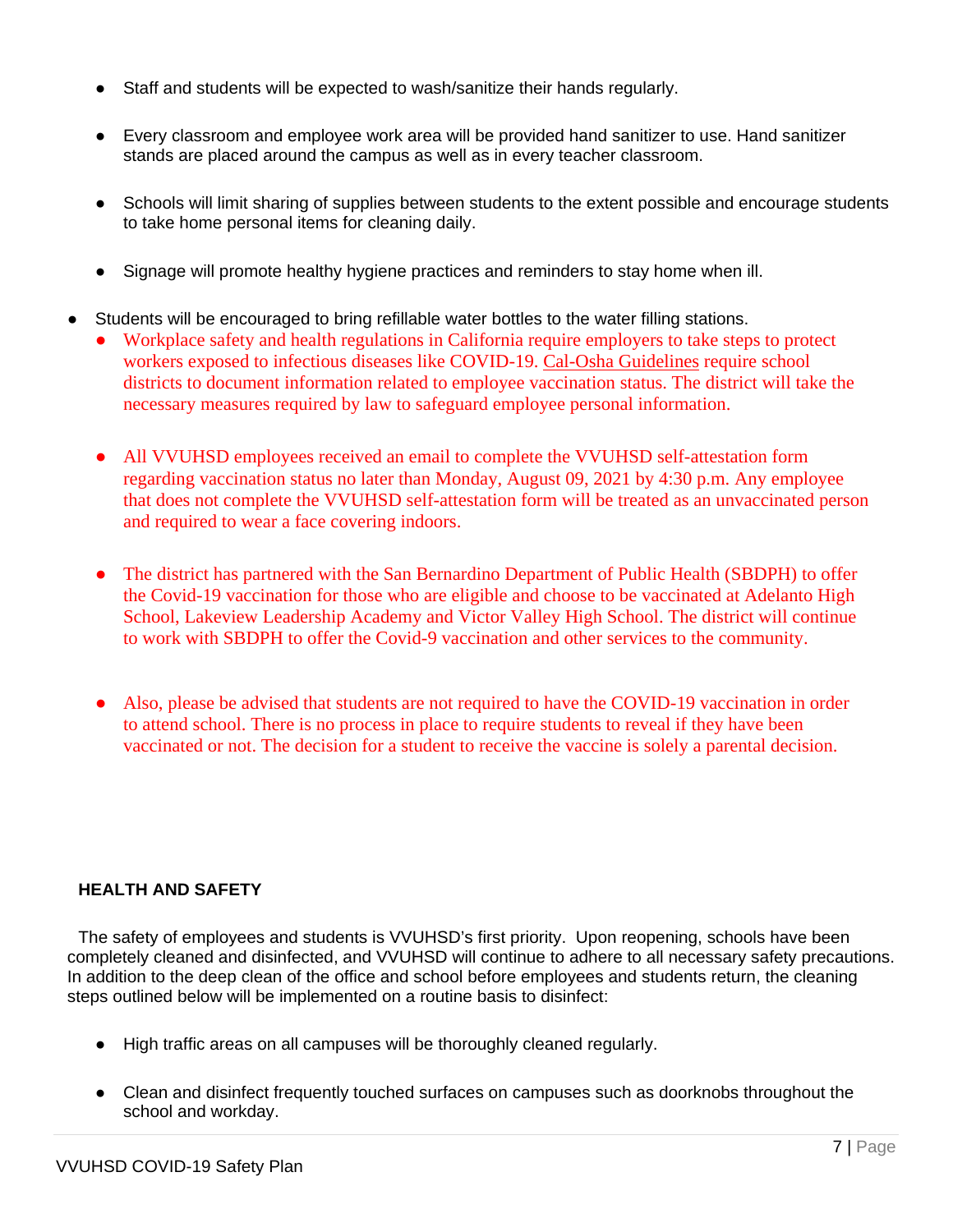- Playground equipment and shared objects will be limited.
- Shared equipment transferred between students and/or staff will be regularly cleaned and sanitized.
- Schools will post signs in workplaces and common areas emphasizing basic infection-prevention measures including hand-washing signs in restrooms.
- Schools and workplaces will maintain adequate supplies to support healthy hygiene behaviors.
- Cleaning and disinfectant products align with the Environmental Protection Agency-approved list. Custodians will follow product instructions and Cal/OSHA requirements including proper ventilation during cleaning and disinfecting.

#### **OUTBREAKS**

A COVID-19 outbreak is determined by three or more confirmed positive cases at the same facility. School districts are encouraged to designate a COVID-19 Response Coordinator for the district. The Response Coordinators for VVUHSD are, Ramiro Rubalcaba and DeShawn Dickinson. Both Coordinators are located in Personnel. These individuals should have decision-making authority to implement actions quickly (e.g. closing a classroom or parts of a school campus, isolating individuals, communicating with appropriate school officials and parents). Response Coordinators will work in concert with district Executive Cabinet regarding school site directives.

If an outbreak is suspected or confirmed, contact the Public Health School Liaison at (909) 387-4578. A Public Health School Response Team will be assigned to the site that consists of:

• Communicable Disease Investigator • Health Educator • Medical Emergency Planner • Environmental Health Specialist • Program Coordinator for oversight

The response team will work with the COVID-19 Response Coordinator to support the site's outbreak response, including: providing guidance on identifying potential exposures and notifying those who may have been exposed; educating on prevention, transmission and disinfection; assisting with outbreak mitigation strategies; and assist with coordinating COVID-19 testing, if appropriate. The team can also facilitate additional contact tracing and provide guidance on next steps.

The primary contact at SBCDPH for assistance and to answer questions related to the Reopening of Schools is Heather Cockerill, Public Health Liaison at (909) 387-4578, hcockerill@dph.sbcounty.gov. If the Liaison is unavailable and urgent assistance is needed, contact (800) 722-4794 or (909) 6777168 after hours. These numbers do not provide medical advice or assistance. Call 911 for emergency medical services.

#### **FOOD DELIVERY**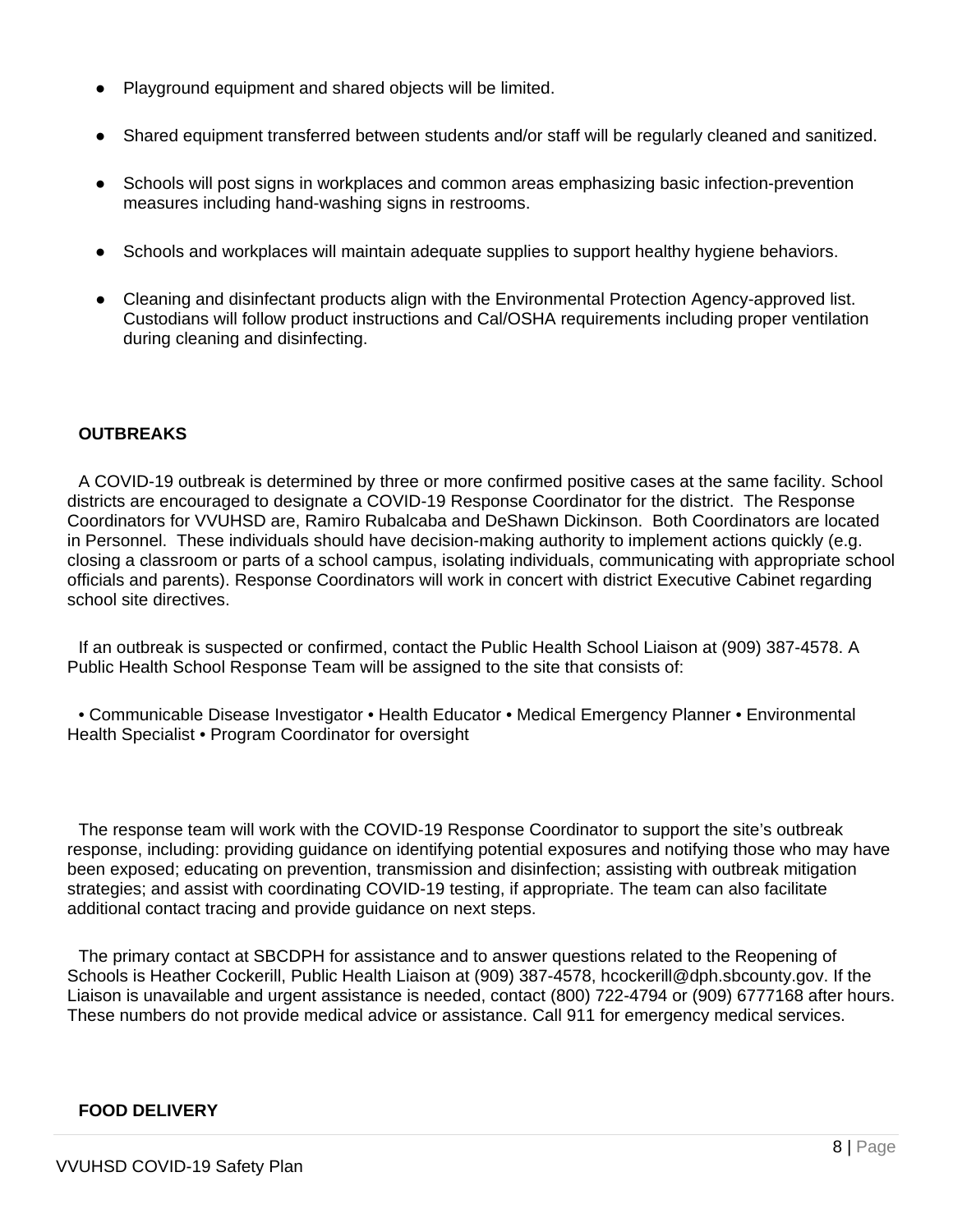Bringing or sharing refreshments during meetings is prohibited in order to limit the risk of contamination.

We ask that there be no food delivered and that food be kept at assigned spaces or work locations.

Personal deliveries such as packages should not be delivered to VVUHSD.

#### **STUDENT ARRIVAL & DISMISSAL**

Each school will establish student arrival and dismissal protocols to minimize contact between students, staff, families, and the community as much as practical.

Signage will clearly designate entrances and separate exits, if possible.

#### **SCHOOL FACILITIES**

Social distancing will limit the spread of the virus. Schools will adhere to the following strategies to maintain social distancing as much as possible:



- During regular school hours, school sites will restrict non-essential visitors, volunteers, and activities involving other groups.
- Limit group activities wherever practicable (i.e., assemblies, award ceremonies, athletic competitions).
- Classroom space will be arranged to remove non-essential furniture, allowing maximum space for students and staff.
- Student desks at the secondary level will be arranged to face the same direction (rather than facing each other) and spaced six feet from one another and teachers to the greatest extent possible. Student desks will have a free-standing desk shield.
- Routes will be designated for entry and exit to lunch, recess, and other transition times, as feasible.
- Staff will be asked to practice social distancing, including but not limited to, the following:
	- o When working indoors or in outdoor areas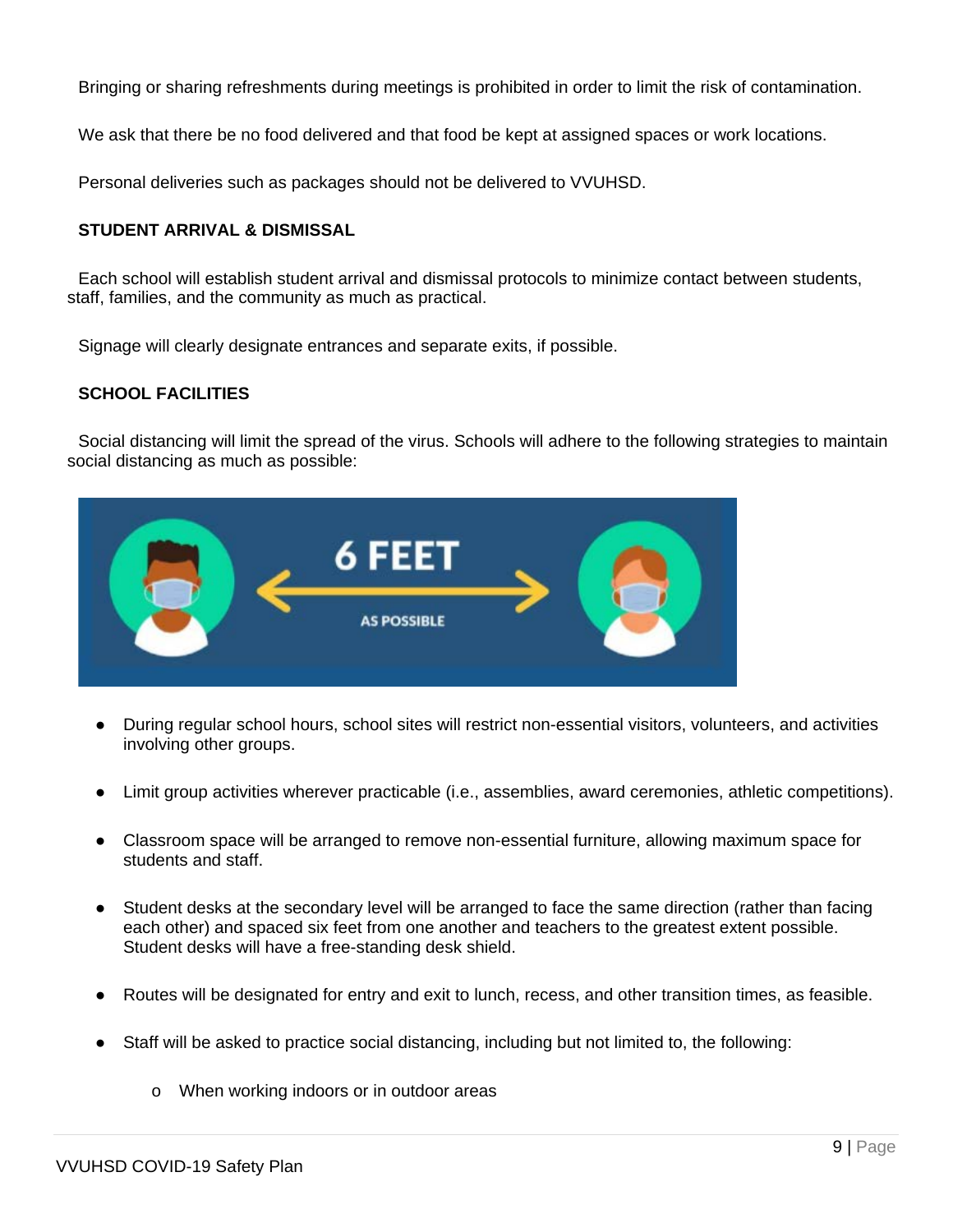- o Before and after the work shift
- o Coming and going from vehicles
- o Entering, working, and exiting physical buildings or other structures
- o During breaks and lunch periods.

#### **FOOD SERVICES**

Nutrition Services will continue to provide meals for students during the distance learning and hybrid learning schedules. While students are on the distance learning schedule, grab-and-go meals will be available for pick-up at several VVUHSD campuses and will consist of pre-packed meals provided to students to take home. Parents/guardians will be provided with a schedule and list school sites serving meals.

Once student's transition into the hybrid learning schedule, in-person meal service will comprise of individually wrapped food items chosen by the students during scheduled lunch breaks. Students will be instructed to maintain social distancing while eating lunch in designated areas. In addition, students will have the option of taking home grab-and-go meals after school to accommodate meals during scheduled distance learning days.

#### **EDUCATIONAL OPTIONS**

Quality instruction and a commitment to equity for all students continues to be a focus for the VVUHSD educational programs. Knowing the needs of students and families vary, the District has provided several instructional options for the 2020-21 school year. VVUHSD hopes the following information will help parents make the best choice for their children.

#### **2020-21 INSTRUCTIONAL PROGRAMS**

For the start of school on August 3, 2020, all schools will open in Distance Learning (Phase 1), which means that students will participate in online learning programs. Students and teachers will interact in a LIVE setting daily.

Hybrid Model - blend of in-person and remote learning. Students will have the option of receiving daily instruction via livestream from their classroom teacher.

In person instruction Model-Student, teachers and support staff will return to school site and received daily instruction in the classroom.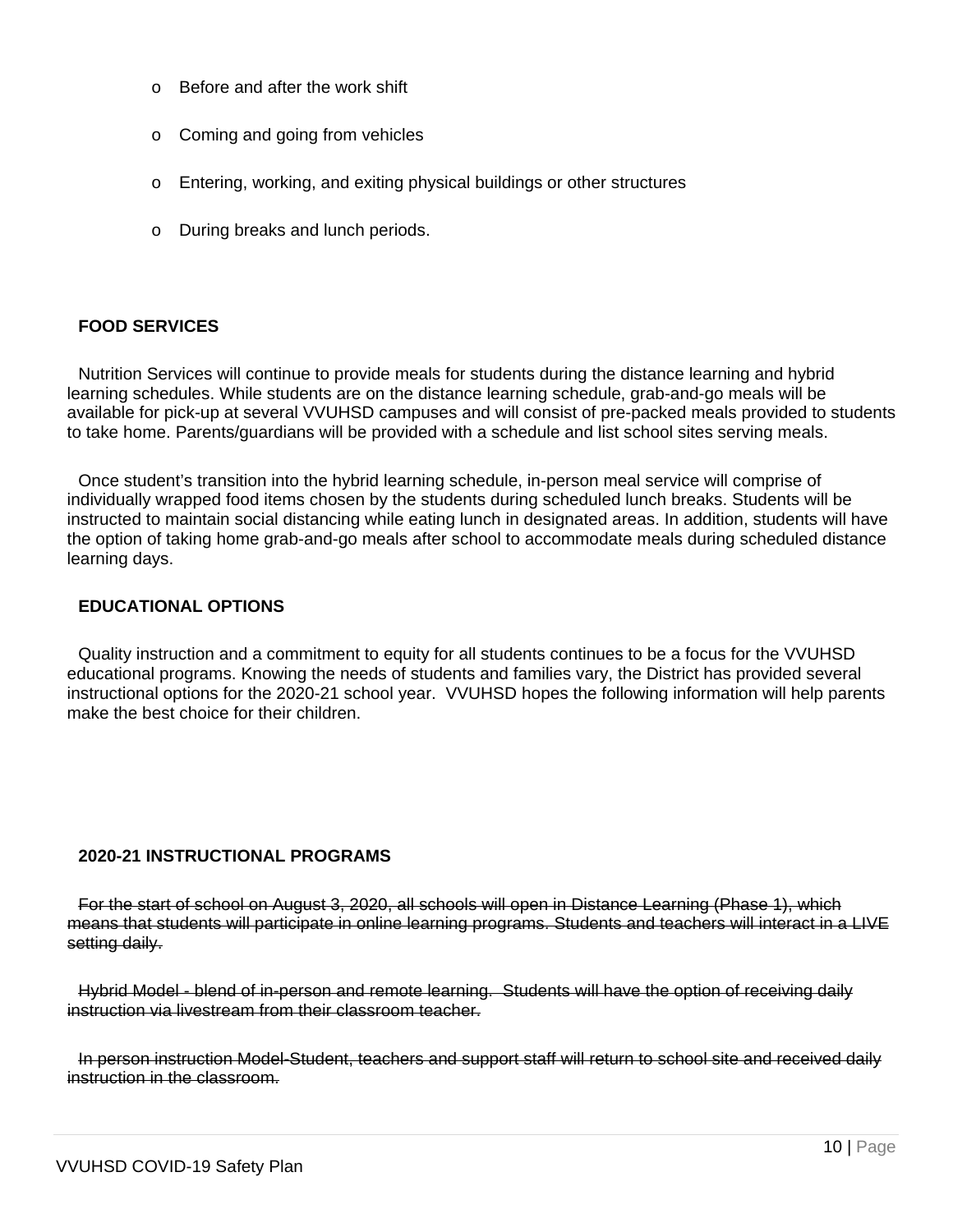VVUHSD schools will work with students and families to ensure equity and access to quality instruction. Accommodations for students with disabilities, students with diverse learning needs, students who are medically vulnerable, and English Learners will be made as needed.

#### **TECHNOLOGY INFORMATION**

1:1 Learning Devices Available For All Students in VVUHSD

If a student needs a device, they will contact your site Principal and check the distribution dates posted on the school website If the student missed the dates or have another question, email the helpdesk at, helpdesk@vvuhsd.org.

Each student is required to have a device so that they can engage actively during the class time.

All students will be expected to bring their device fully charged to and from school each day. This will allow for greater continuity between in-school and distance learning experiences.

#### **AT-HOME INTERNET???????**

At home internet will be needed for all students to utilize the online platform and curriculum.

In the event a family is unable to secure at home internet through a local Telecom and/or does not qualify for discounted internet, IT and your school Library Media Technician will assist families in securing a Wi-Fi hot spot for instructional use only.

#### **Families needing assistance in securing at-home internet are encouraged to call the IT Help Desk.**

#### **ATTENDING TO THE SOCIAL EMOTIONAL WELLBEING OF OUR STUDENTS WILL BE TOP PRIORITY AS THEY RETURN TO SCHOOL.**

District and school staff are committed to supporting students' social emotional wellness and offering resources to ensure students transition back to school smoothly. Support may include social-emotional learning, building relationships, virtual community-building activities, and increased access to mental health/wellness services. Families and schools will need to work together to evaluate how students are feeling and assess their individual needs to provide the support students need during these challenging times.

#### **SAFETY CONSIDERATIONS FOR STUDENTS WITH DISABILITIES**

- IEP teams will consider safety requirements for students with disabilities on an individual basis.
- The District will accommodate students with hearing impairments through an IEP or 504 Plan meeting to address the impact of student and/or teacher(s) masks.
- IEP or 504 Plan teams will address individual challenges related to compliance with face coverings for students with disabilities.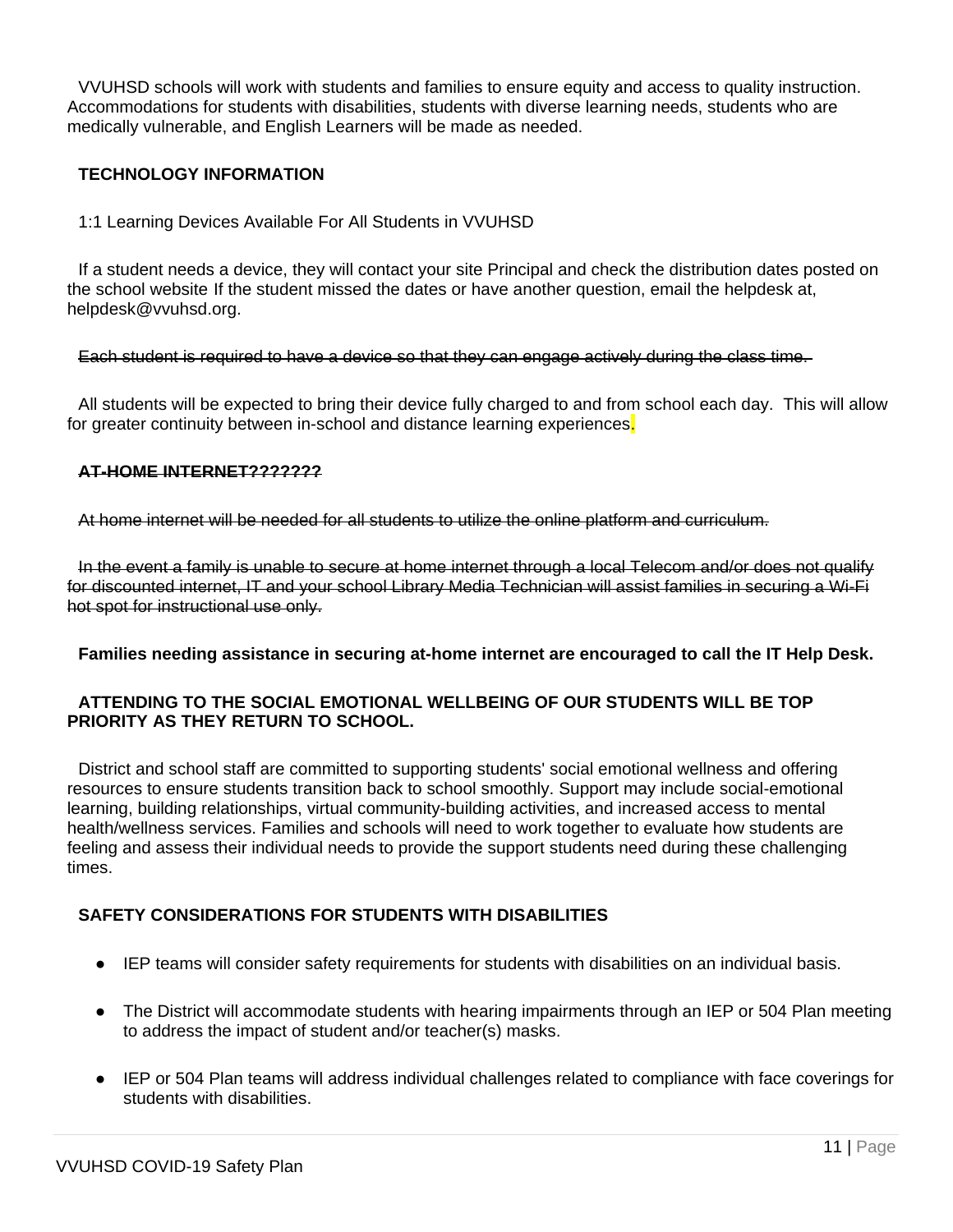- IEP or 504 Plan teams will address the individual needs of students who have intensive medical needs or are part of a high-risk group.
- Teams will determine the appropriate alternative instructional program which may include virtual learning.
- See Appendix for more information.

#### **TRANSPORTATION**

- Face masks/PPE will be worn by all drivers and District employees.
- All buses will be disinfected after each route.
- Unless a student has an IEP or health plan directing otherwise, students will be required to use their face shield or mask while traveling on the bus.
- Bus routes will allow for social distancing on the bus.
- Seating configurations on the bus will be staggered.
- Parents should take temperatures prior to student entering the buses.

#### **TRANSPORTATION**

The California Interscholastic Federation (CIF) Sports Medicine Advisory Committee has developed a comprehensive document to help school districts prepare for their student athletes to return to athletic activities. VVUHSD will resume athletics adhering to the CIF guidelines. With guidance from the California Department of Health (CDHP), California Department of Education (CDE), and CIF, VVUHSD determines the level and duration of each phase for a gradual full physical return to athletics.

| <b>LOW-RISK ACTIVITIES</b> | <b>MODERATE-RISK ACTIVITIES</b> | <b>HIGH-RISK ACTIVITIES</b> |
|----------------------------|---------------------------------|-----------------------------|
| • Cross Country            | • Baseball<br>• Choir           |                             |
| • Golf                     | • Basketball                    | • Competitive Cheer/Dance   |
| • Color Guard              | • Lacrosse (girls)              | • Football                  |
| • Swimming & Diving        | • Marching Band<br>• Soccer     |                             |
| • Sideline Cheer/Dance     | • Softball                      | • Wrestling                 |
| • Tennis                   | • Track - Specific Events       | • Lacrosse (boys)           |
| • Track-Specific Events    | Volleyball                      |                             |

• Water Polo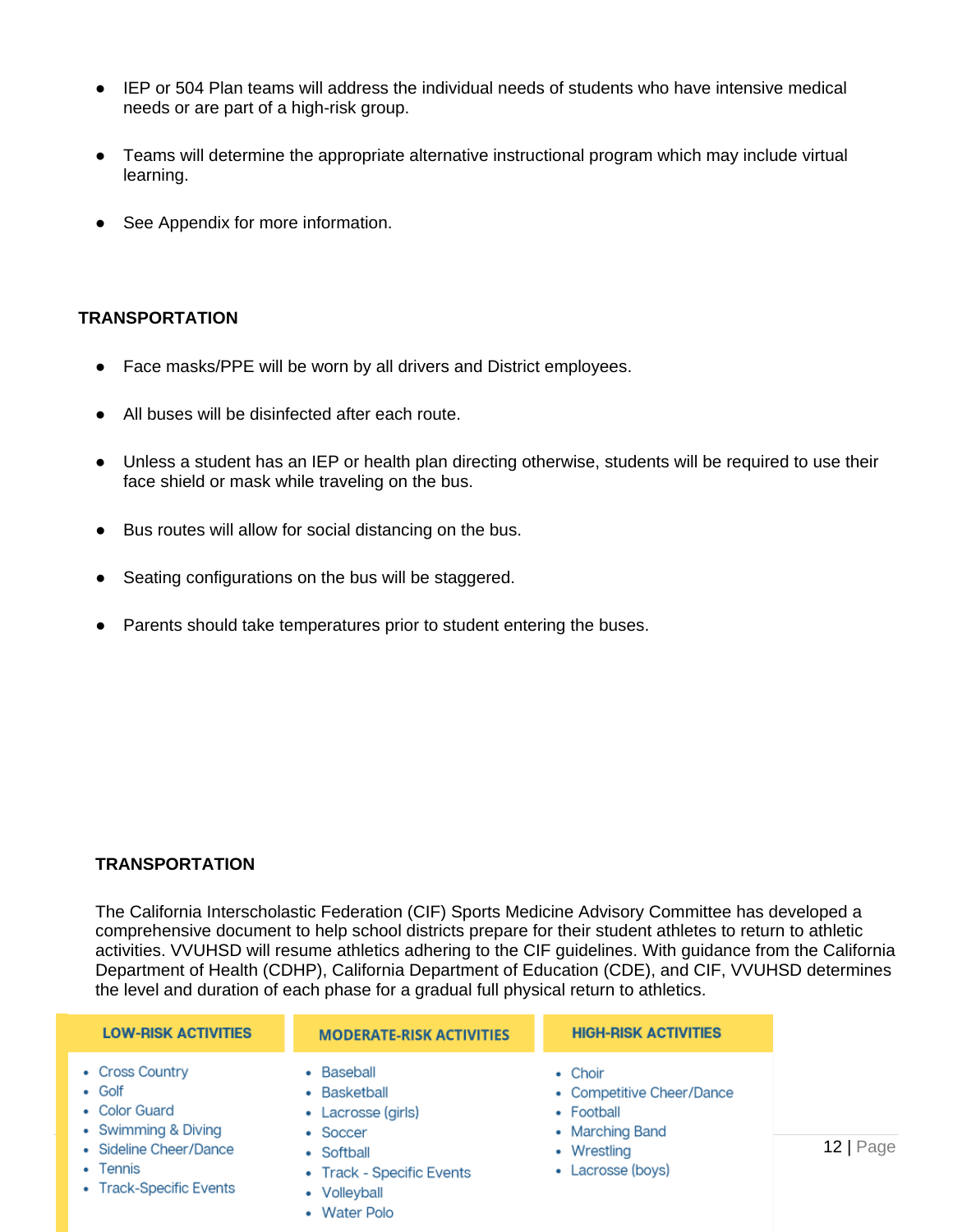Field trips are not currently recommended. Consider virtual field trips when possible. Assemblies, dances, athletic competitions, and rallies are not recommended at this time.

#### APPENDIX

#### **Center for Disease Control (CDC) COVID-19 Prevention**

#### **EVERYONE SHOULD;**

● Wash your hands often with soap and water for at least 20 seconds, especially after you've been in a public space, after blowing your nose, coughing, or sneezing.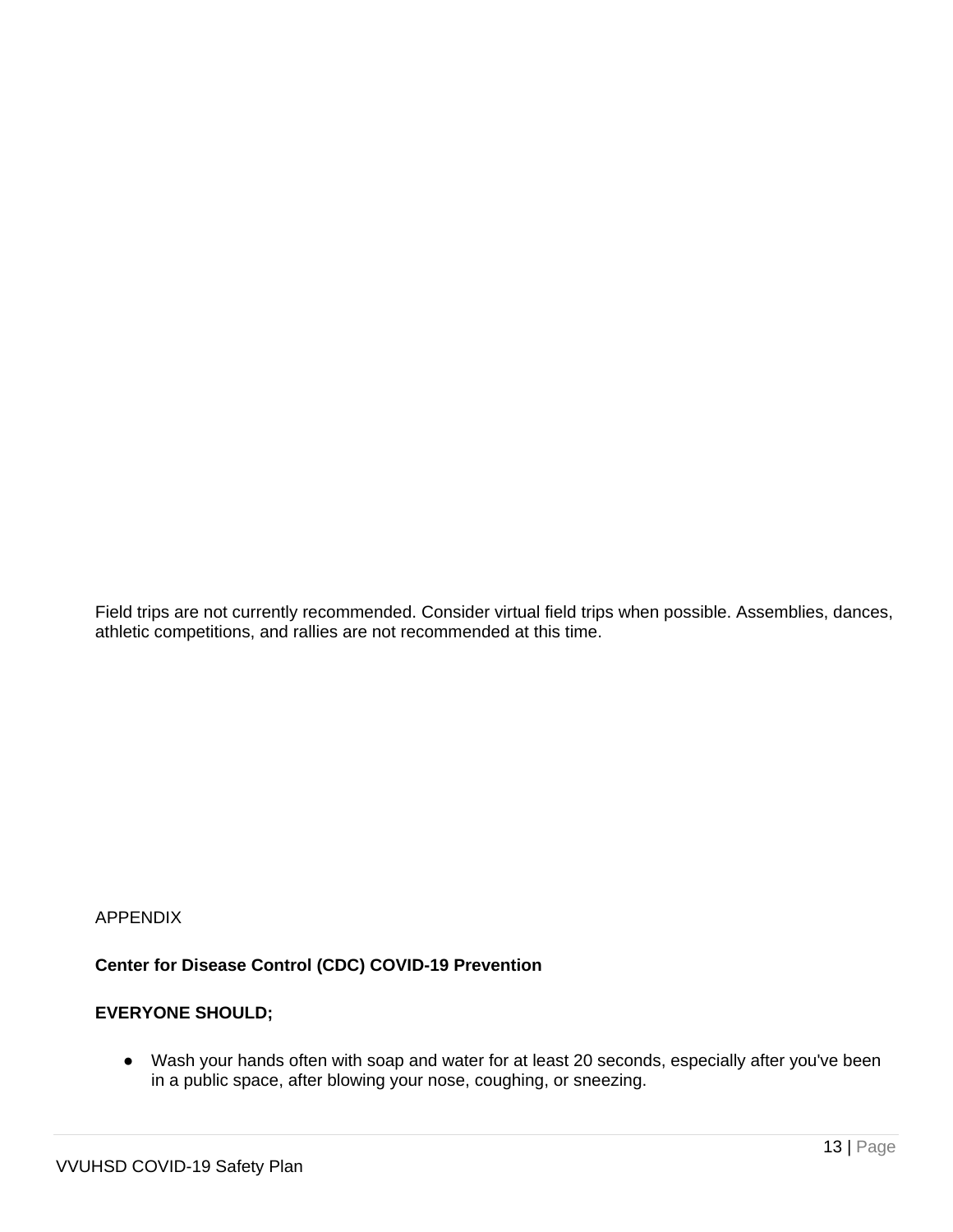- $\circ$  If soap and water are not available, use hand sanitizer that contains at least 60% alcohol. Cover all surfaces of your hands and rub them together until they feel dry.
- Avoid touching your eyes, nose, and mouth with unwashed hands.
- Stay at least six feet from other people. Keeping distance from others is especially important for people who are at higher risk of getting very sick.
- Cover your mouth and nose with a cloth face mask.

#### **FACE COVERINGS;**

Staff members are required to wear face coverings including:

- Interacting in person with any member of the public.
- Working in any space visited by members of the public, regardless of whether anyone from the public is present at the time.
- Working in any space where food is prepared or packaged for sale or distribution to others.
- Working in or walking through common areas, such as hallways, courtyards, and stairways.

#### **THE FOLLOWING INDIVIDUALS ARE EXEMPT FROM WEARING A FACE COVERING;**

- Babies or toddlers under 2 years old.
- Persons with a verified medical condition, mental health condition, or disability that prevents wearing a face covering.
- Persons who are hearing impaired or communicating with a person who is hearing impaired, where the ability to see the mouth is essential for communication.
- In limited situations where face coverings cannot be used for pedagogical or developmental reasons, such as communicating or assisting young children or those with special needs, a face shield can be used instead of a cloth face covering while in the classroom as long as the wearer maintains physical distance from others, to the extent practicable. Staff must return to wearing a face covering outside of the classroom.

**It is important to maintain privacy and prevent discrimination for those who may have COVID-19, while ensuring wellness for other students and staff.**

#### **STUDENTS WHO PRESENT SYMPTOMS WHILE AT SCHOOL**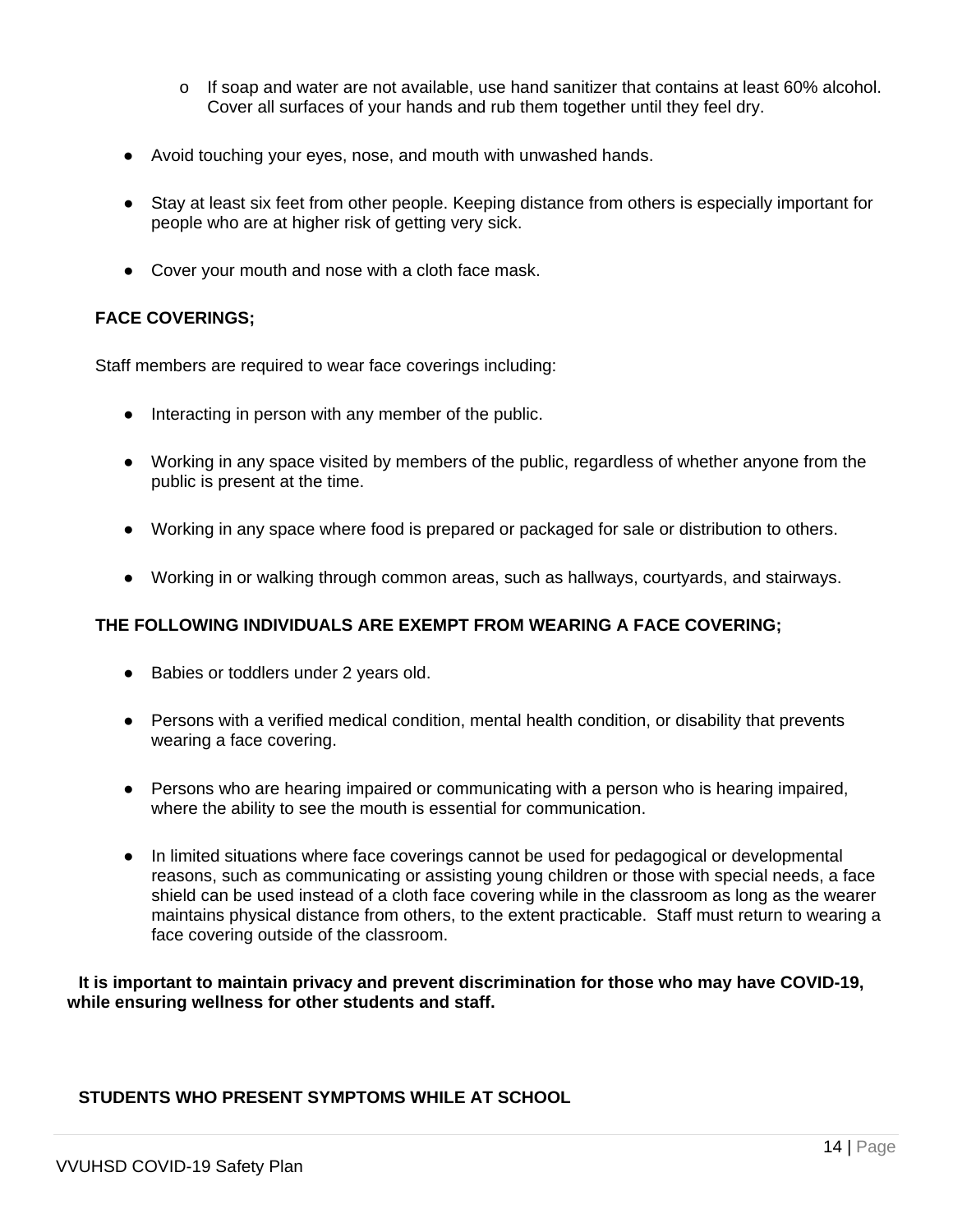- Students will go to a designated isolation area until they can be picked up by a parent or guardian.
- The District Ramiro Rubalcaba or his designee, will coordinate with the San Bernardino County Department of Public Health (SBCDPH) regarding suspected and confirmed cases.
- SBCDPH will be responsible for working directly with the individual and families for notification and contact tracing. SBCDPH will assist the District to determine a course of action should a student or staff member test positive for COVID-19 on a case-by-case basis.
- This may include dismissal of students and staff for a short period of one to three days. *Note: Parents should be prepared to pick up their student(s) immediately in the instance they develop COVID-19 symptoms while at school. Please be sure to have updated emergency contact information in Aeries.*

#### **COVID-19 PROTOCOL & NOTIFICATION**

Should a positive COVID-19 case occur at a school site, the following protocols will be followed:

- In accordance with state and local laws and regulations, school administrators will send reporting employee directly to notify District Office designees, Ramiro Rubalcaba, Asst. Supt. Human Resources for Certificated and Management and DeShawn Dickinson, Director, Classified Personnel for Classified Staff.
- Personnel will contact each positive COVID-19 case employee directly and given appropriate instructions, supported leave options in effect, i.e. Emergency Paid Sick Leave Act, available employee leaves and balances, etc.
- Contact tracing will begin.
- Potentially exposed employees will be contacted directly and given appropriate instructions.
- AB685 Notification of Possible Exposure is sent out to staff potentially exposed by staff member within 14 days.
- Confidential record keeping is entered, including name of employee, site, date of test, results of test, date beginning leave, date expected to return.
- Workers compensation is noticed of positive case, date district was notified, date of test, potential number of staff on site, etc.

●

The District designee will contact SBCDPH for guidance. Per the direction of SBCDPH, the District designee will only notify students, staff, and families who have been potentially exposed to COVID-19 to self-monitor for symptoms, and follow state and local guidance if symptoms develop.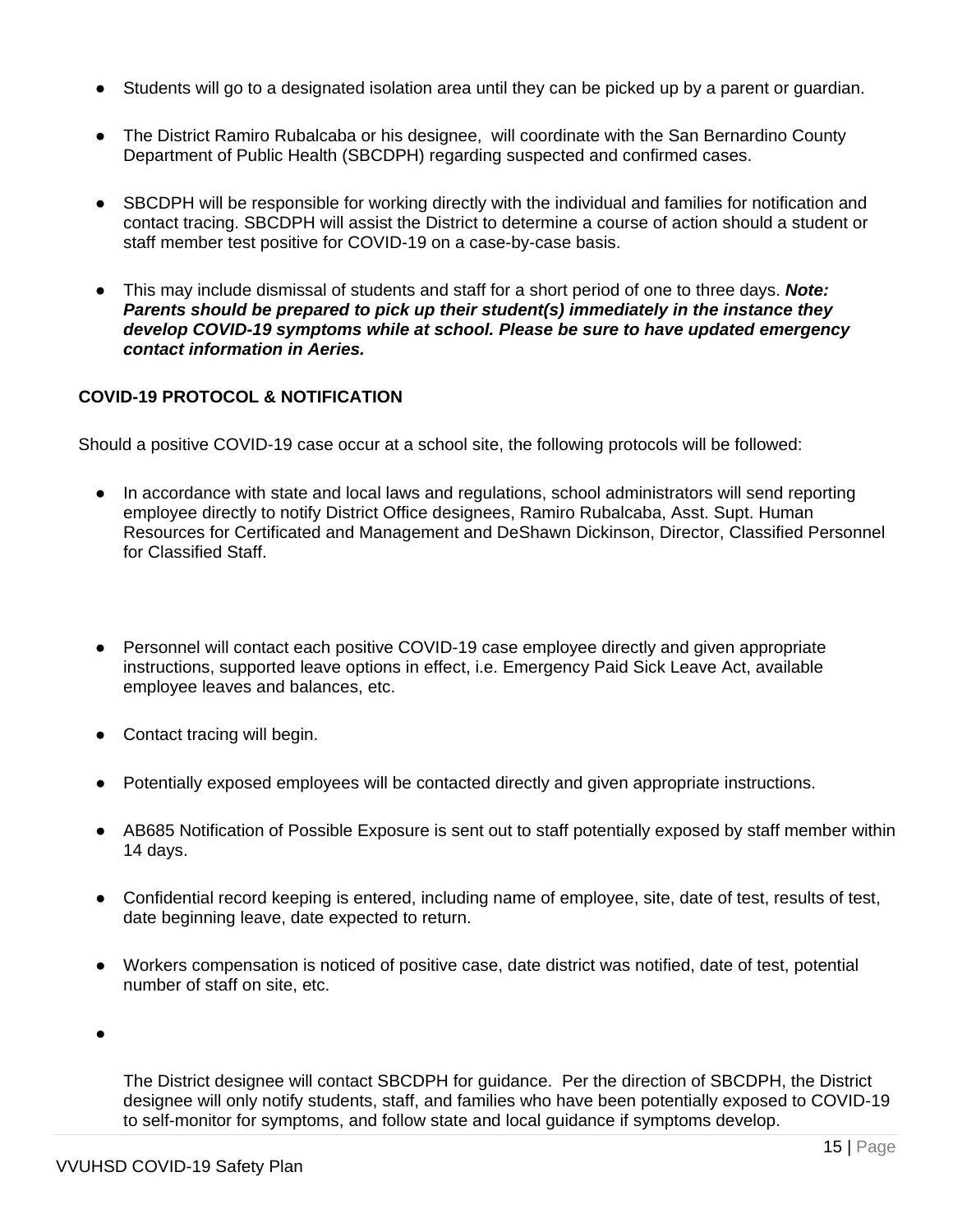In addition, positive COVID-19 cases may lead to the temporary closure of a classroom, multiple classrooms, or even a school. This will be determined by District administration with direction from SBCDPH.



San Bernardino County Department of Public Health (SBCDPH) is responsible for clearance of individuals infected with COVID-19, including students. After a positive diagnosis is made, students are expected to be in isolation for at least 14 days after the test, and potentially longer if they continue to remain symptomatic. If students/staff test negative, they may return three days after symptoms have resolved. Students may not return to school until they have been cleared by SBCDPH; school health clerks will work directly with families when they are cleared by SBCDPH and ready to return to school

#### **EMPLOYEE SCREENING**

Employees must complete a health screening and be symptom-free prior to work. Employees who are symptomatic for COVID-19 must stay at home and contact Personnel Services. Symptoms include: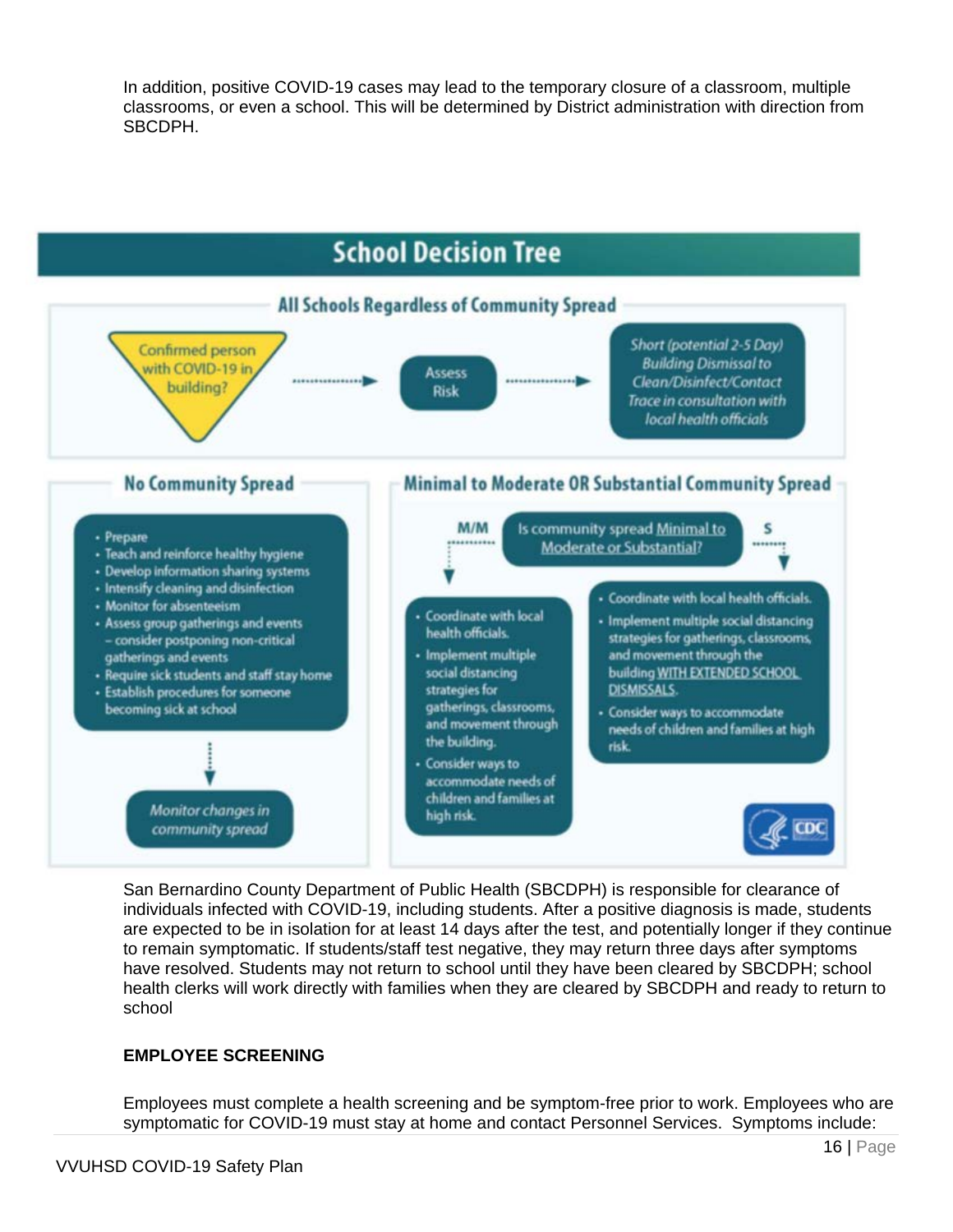- o Fever or chills
- o Cough
- o Shortness of breath or difficulty breathing
- o Fatigue
- o Muscle or body aches
- o Headache
- o New loss of taste of smell
- o Sore throat
- o Congestion or runny nose
- o Nausea or vomiting
- o Diarrhea

#### **EMPLOYEE EXPOSURE AND/OR CONFIRMED CASE SCENARIOS**

Since the Governor's Order to close schools began in March, the District has taken measures to ensure the safety of staff working on-site and has monitored possible exposures and positive cases of COVID-19 among employees.

Close contact was recently amended per CDC guidelines effective October 2021 as, someone who was within 6 feet of an infected person for a cumulative total of 15 minutes or more over a 24-hour period\* starting from 2 days before illness onset (or, for asymptomatic patients, 2 days prior to test specimen collection) until the time the patient is isolated.

*\* Individual exposures added together over a 24-hour period (e.g., three 5-minute exposures for a total of 15 minutes). Data are limited, making it difficult to precisely define "close contact;" however, 15 cumulative minutes of exposure at a distance of 6 feet or less can be used as an operational definition for contact investigation.* 

For staff who have a confirmed case or believe they have been exposed to a confirmed case of COVID-19, notify the following staff members in Human Resources as follows: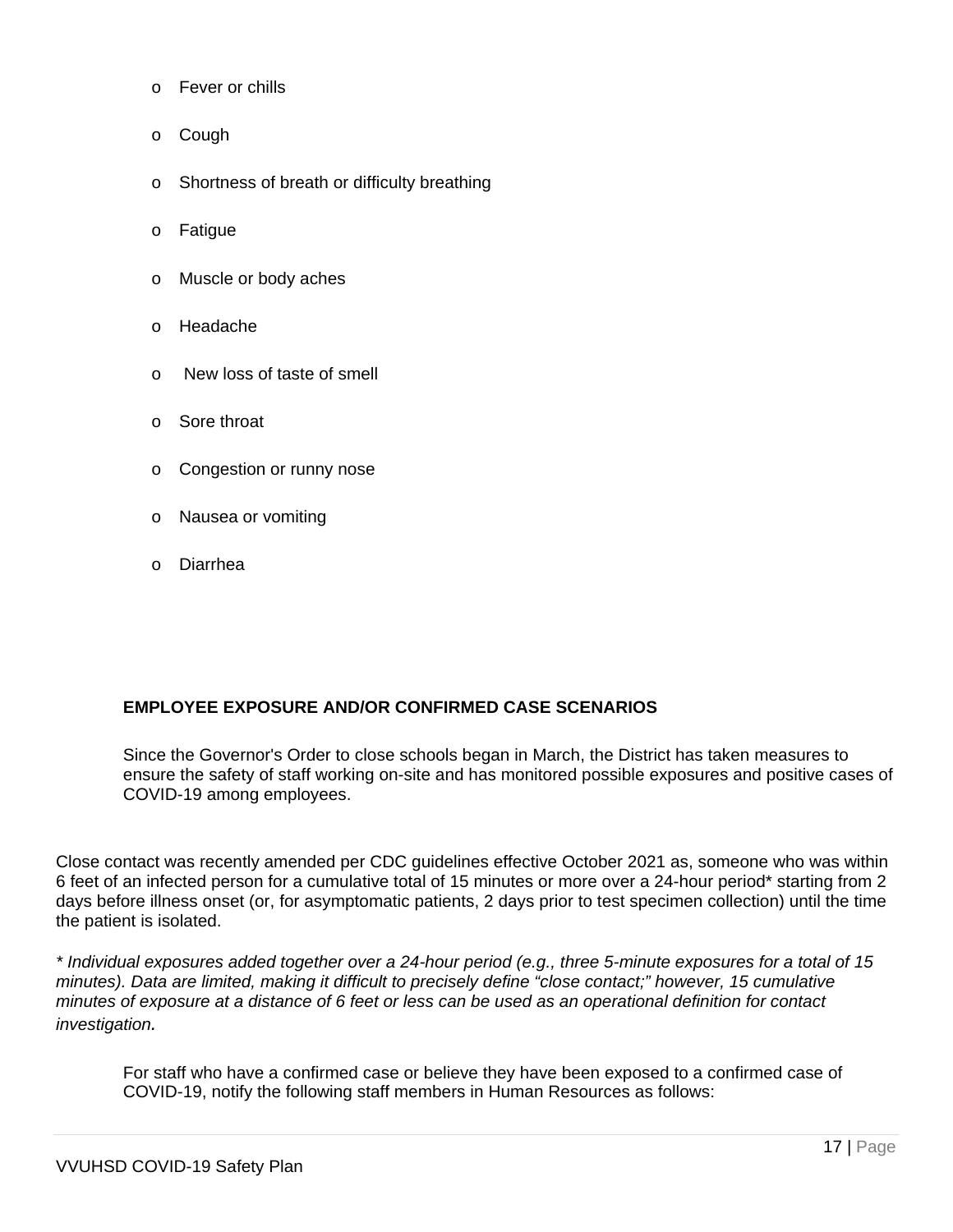- Ramiro Rubalcaba, Asst. Supt. Human Resources at 760-246-955-3201 ext. 10239 or [rrubalcaba@vvuhsd.org](mailto:rrubalcaba@vvuhsd.org) for Certificated and Management staff.
- DeShawn Dickinson, Director, Classified Personnel in Human Resources at 760-955-3201 ext. 10208 or [ddickinson@vvuhsd.org](mailto:ddickinson@vvuhsd.org) for Classified staff.

#### **POSITIVE TESTS:**

When a student or a staff member tests positive, Human Resources will work to contact employees associated with specific locations and persons in the District who may have had an exposure (Student Services will contact families of students who may have been exposed).

#### **NOTIFICATIONS**

- Employees who may have had exposure (closer than six feet for 15 minutes or longer) are contacted and given guidance on current recommendations for quarantine and options for testing/leaves.
- AB685 Notification of Possible Exposure is sent out to potential exposed employees.
- Hazelrigg Claims Management Third-Party Administrator is notified of positive test results.
- District sites that are determined to be a risk for contact exposure will receive an extensive cleaning in coordination with the M&O Department.
- Depending on the location and exposure circumstances, and with quidance from the SBCDPH, there may be general notifications provided to the impacted departments or school sites. In all notifications, guidelines for privacy of staff under HIPAA will be followed.

**It is imperative that we take all expected precautions—wearing face coverings, frequent hand hygiene, self-isolation away from others if you are experiencing symptoms, using the utmost care when encountering other people—especially in high risk respiratory activities such as eating and talking.**

#### **SCHOOL CLOSURES**

The District Superintendent and school administration will follow CDPH guidance and work with SBCDPH when determining if and when a partial or full school closure may be necessary. Recommendations for the scope (e.g., a classroom or building, a single school, multiple schools, full district) and duration of closures will be made on a case-by-case basis using the most up-to-date information about COVID-19, any relevant state or local health officer orders, and the specific cases in the community.

Individual school closure may be appropriate when there are multiple cases in multiple cohorts at a school or when at least 5% of the total number of teachers/student/staff are cases within a 14-day period, depending on the size and physical layout of the school. A superintendent should close a school district if 25% or more of schools in a district have closed due to COVID-19 within 14 days, and in consultation with the local public health department